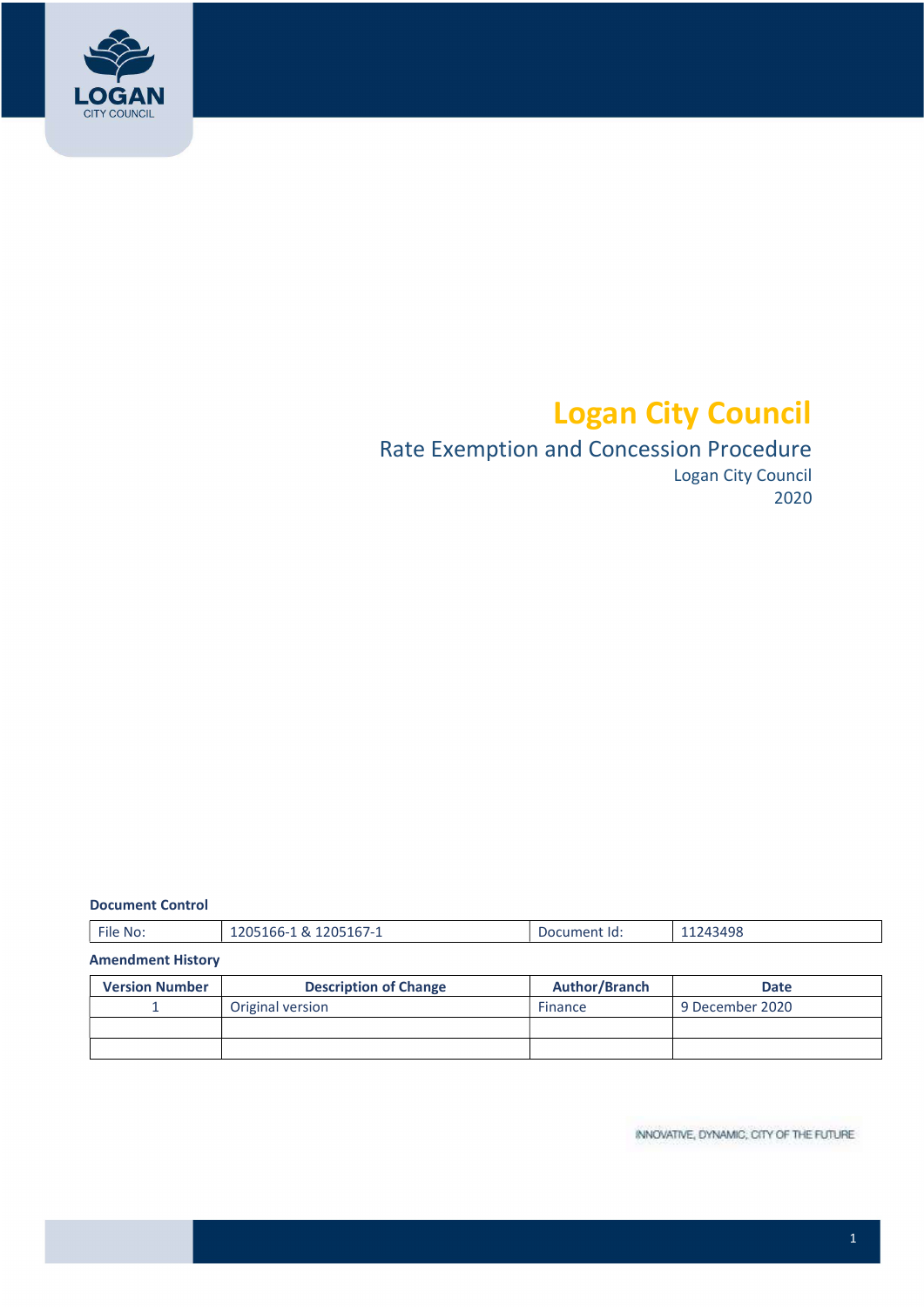

#### **Table of Contents**

| 1              |     |  |  |
|----------------|-----|--|--|
| $2^{\circ}$    |     |  |  |
| 3              |     |  |  |
|                | 3.1 |  |  |
|                | 3.2 |  |  |
|                | 3.3 |  |  |
| $\overline{4}$ |     |  |  |
| 5              |     |  |  |
|                |     |  |  |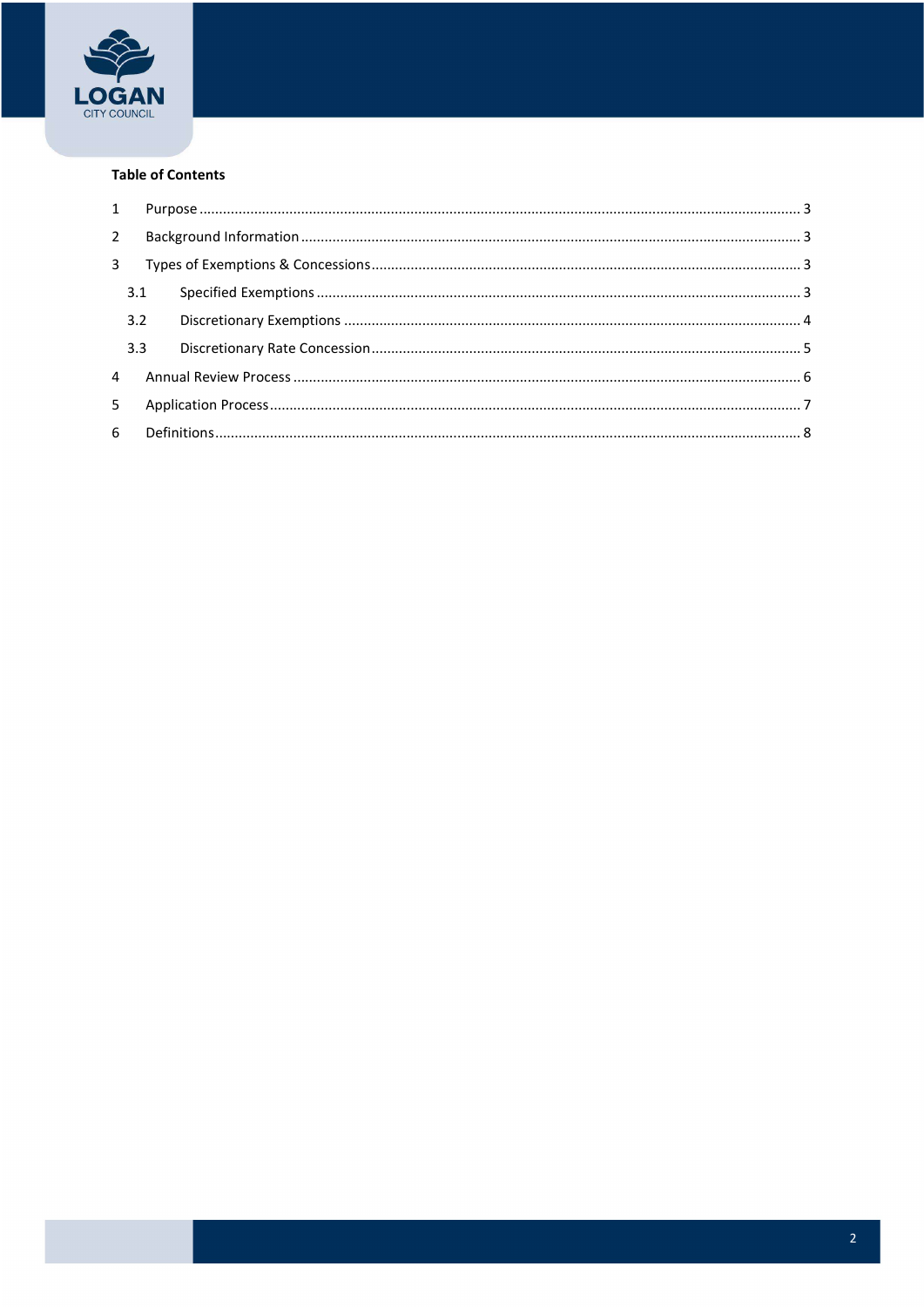

# 1 Purpose

 The purpose of this procedure is to outline the requirements for a rate exemption or concession under Council's General Rates and Separate Charges Exemptions policy (exemption policy) and General Rates and Separate Charges Concessions policy (concessions policy). It includes specific details regarding each type of exemption and concession, the annual review process and the application process which is to be followed.

# 2 Background Information

- (a) The exemptions and concessions apply to general rates and separate charges (collectively rates) only and do not apply to other rate types. General rates and separate charges are of a nature described in Council's Revenue Statement.
- (b) All exemptions and concessions will be subject to the provisions of the Local Government Act 2009 (LGA) and the Local Government Regulation 2012 (LGR) (collectively "the legislation").
- (c) For rate exemptions and concessions purposes, land will be classified according to how it is being used.
- (d) Ratepayers will need to provide documents and/or other evidence to Council, such as membership or registration data, to facilitate the confirmation process.
- (e) Council will undertake steps to confirm that the land is owned or used in a manner required by the legislation and as specified in Council's exemption and concessions policies.
- (f) Exemptions and concessions will not be provided until Council has completed the confirmation process and is satisfied that the land qualifies for exemption or concession.
- (g) Exemptions and concessions will be subject to regular (at least annual) review and ratepayers will be requested, in writing, to confirm and/or to provide an update on the property. Failure to respond may result in the exemption or concession being cancelled.
- (h) Where land is found to no longer satisfy the rates exemption or concession criteria, the exemption will be removed from the date that the land no longer satisfies the exemption criteria. Council will investigate the circumstances and may levy interest and remove discounts for the non-qualifying period in a manner specified in the Council's Revenue Statement.
- (i) A ratepayer is responsible for informing Council that a property no longer qualifies for an exemption or concession from rates under the criteria provided by the Council. An exemption or concession from rates will be removed from the date the property no longer qualifies for the exemption or concession and interest may be levied on unpaid general rates and separate charges for the relevant period at the amounts and on the bases specified in Council's Revenue Statement.
- (j) All exempt properties will be allocated a non-rate code in Council's property system.
- (k) All properties with a concession will be allocated a rebate code in Council's property system.

# 3 Types of Exemptions & Concessions

## 3.1 Specified Exemptions

- (a) Specified exemptions are those specified in the legislation (LGA s93(j)(ii) & LGR s73). The provisions of the legislation must be applied.
- (b) Specified exemptions are effective from the date the land satisfies the exemption criteria until the land no longer satisfies the exemption criteria listed in the legislation.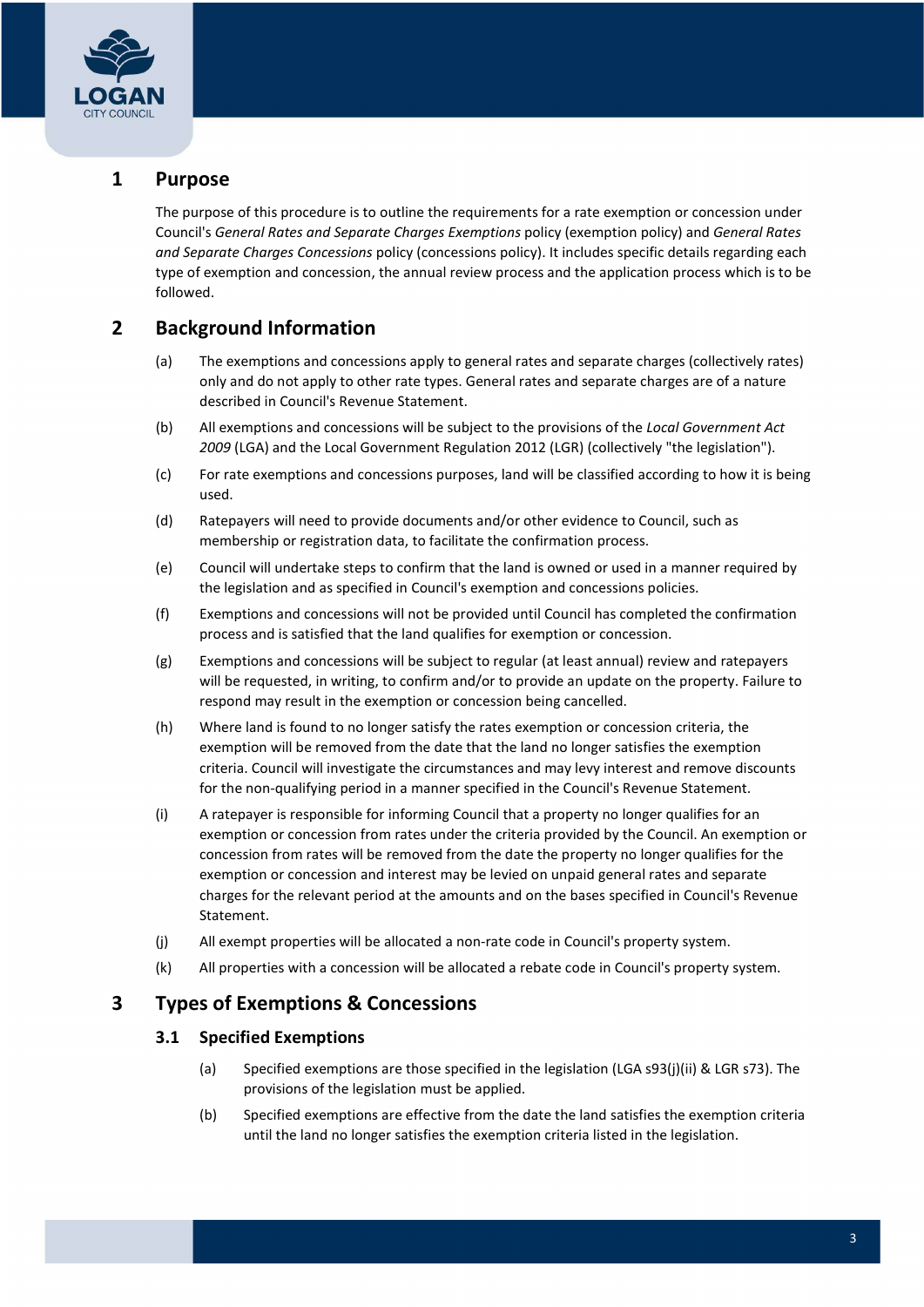

- (c) Council will notify landowners and/or other beneficial parties (collectively "ratepayers") where the land seems to warrant a specified exemption and will investigate notifications provided by ratepayers.
- (d) Exemption status will be confirmed on initial notification either by Council officers or by ratepayers and reaffirmed at least once per annum by reference to the relevant legislation, the land title deed, and other evidentiary criteria.
- (e) Specified exemptions do not require Council resolution as they are prescribed by the legislation. Rates officers and the Finance Manager need only confirm that the property is eligible for the exemption.
- (f) The relevant officer will ensure that the property satisfies the exemption criteria as specified in the legislation before making the approval request.

## 3.2 Discretionary Exemptions

- (a) Discretionary exemptions are those exemptions that are subject to Council resolution prior to implementation (LGA s93 (i)).
- (b) Council will consider whether to provide discretionary rates exemptions through resolution under the conditions specified in the legislation.
- (c) Council will consider resolving to exempt from rates land primarily used for showgrounds or horseracing or land used for charitable purposes.
- (d) An exemption from rating subject to a resolution of the Council will to be granted from the beginning of a financial year or beginning of a rating quarter if deemed appropriate by Council and subject to Council's annual review process.
- (e) Discretionary rate exemptions will not be back-dated unless approved by the Council due to extenuating circumstances which prevented the party from applying for an exemption at an earlier date.
- (f) A use of land is not for a charitable purpose if any profit from the purpose is not retained and applied for that purpose.
- (g) A property will be considered for a discretionary rate exemption on the grounds of being used for a charitable purpose if it is used for at least one of the following purposes:
	- (i) Formal Education
	- (ii) Free support for the homeless and poor
	- (iii) Free counselling for child sexual assault
	- (iv) Crisis accommodation (homeless & domestic violence)
	- (v) Short term accommodation through respite care
	- (vi) Assistance to those experiencing domestic violence
	- (vii) Another property use deemed acceptable by Council
- (h) Each application must also demonstrate that the use of the property is beneficial to the Logan community. The following factors will be considered when determining whether the use of a property is beneficial to the Logan community.
	- (i) The property use must directly benefit a substantial number of individuals or groups within the Logan community.
	- (ii) The property use cannot be restrictive and be open to everyone who could benefit from the services provided.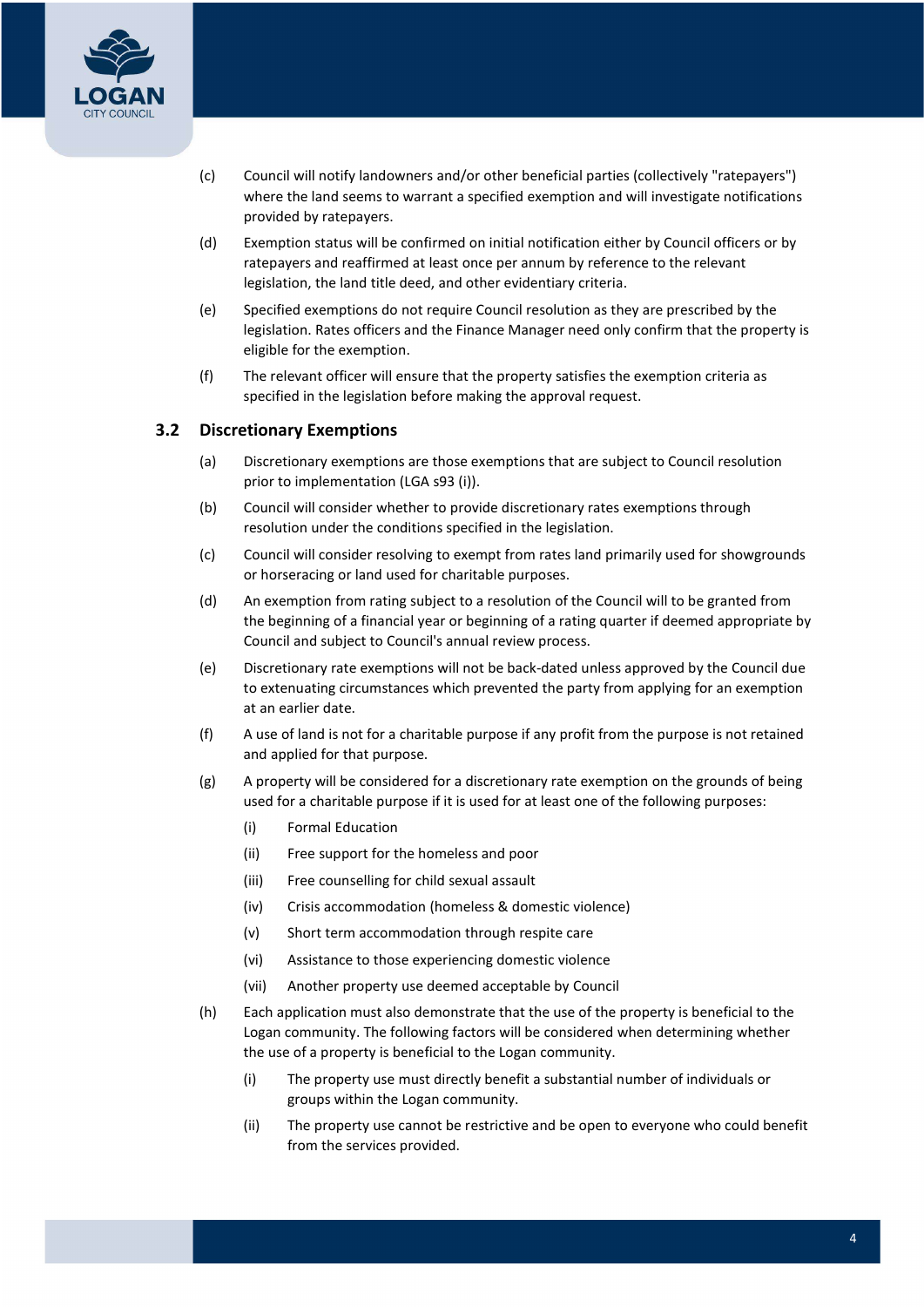

- (iii) The use of the property cannot have a significant and obvious negative impact on the environment. This must be viewed narrowly when assessing.
- to the community. (iv) The services provided should primarily be focused on what is in the best interests
- (v) Other factors that may affect the benefits available to the Logan community which are revealed through the application and investigation process.

### 3.3 Discretionary Rate Concession

- (a) Discretionary Concessions will be considered whenever a rate exemption has been declined in accordance with the criteria outlined below and in accordance with the legislation (LGR s120 (1)(b) & (1)(e)).
- (b) Rate concessions are to commence at the beginning of the rating quarter following the applicant providing sufficient information and documentation to meet the evidentiary requirements. Discretionary rate concessions will not be back-dated unless there are extenuating circumstances which prevented the party from applying for an exemption at an earlier date.
- (c) The Local Government Regulation 2012 allows Council to determine the type of concession if the relevant criteria has been met. The type of concession may only be of the following types:
	- (i) A rebate of all or part of the rates or charges
	- (ii) An agreement to defer payment of the rates or charges
	- (iii) An agreement to accept a transfer of unencumbered land in full or part payment of the rates or charges.
- (d) In[AM1] accordance with point 3(i), Council will provide a 20% rebate on general rates and separate charges for qualifying properties up to a maximum of \$500 per quarter and subject to the provisions of this policy. Point 3(ii) and 3(iii) will not form part of this resolution and should not be considered.
- (e) In cases of financial hardship, ratepayers should refer to Council's Recovery of Rates and Other Rates Related Charges from Customers Experiencing Financial Hardship policy.
- (f) Council will consider to provide a rates concession under the following circumstances in accordance with the legislation:
	- (i) the land is owned by an entity whose objects do not include making a profit; or
	- (ii) the land is owned by an entity that provides assistance for arts or cultural development.
- (g) In addition, to be considered for a discretionary rate concession the property must be used for at least one of the following purposes:
	- (i) Providing programs for social and emotional wellbeing
	- (ii) Providing low cost essential items to those in need
	- (iii) Administration of a not for profit or charitable organisation, where the property is not used for any other purpose
	- (iv) Assistance for those recovering from drug and alcohol addiction
	- (v) Properties hired out to different community groups (e.g. community halls)
	- (vi) Aged care centre, where the property is not used for any other purpose
	- (vii) Free support to veterans and the general community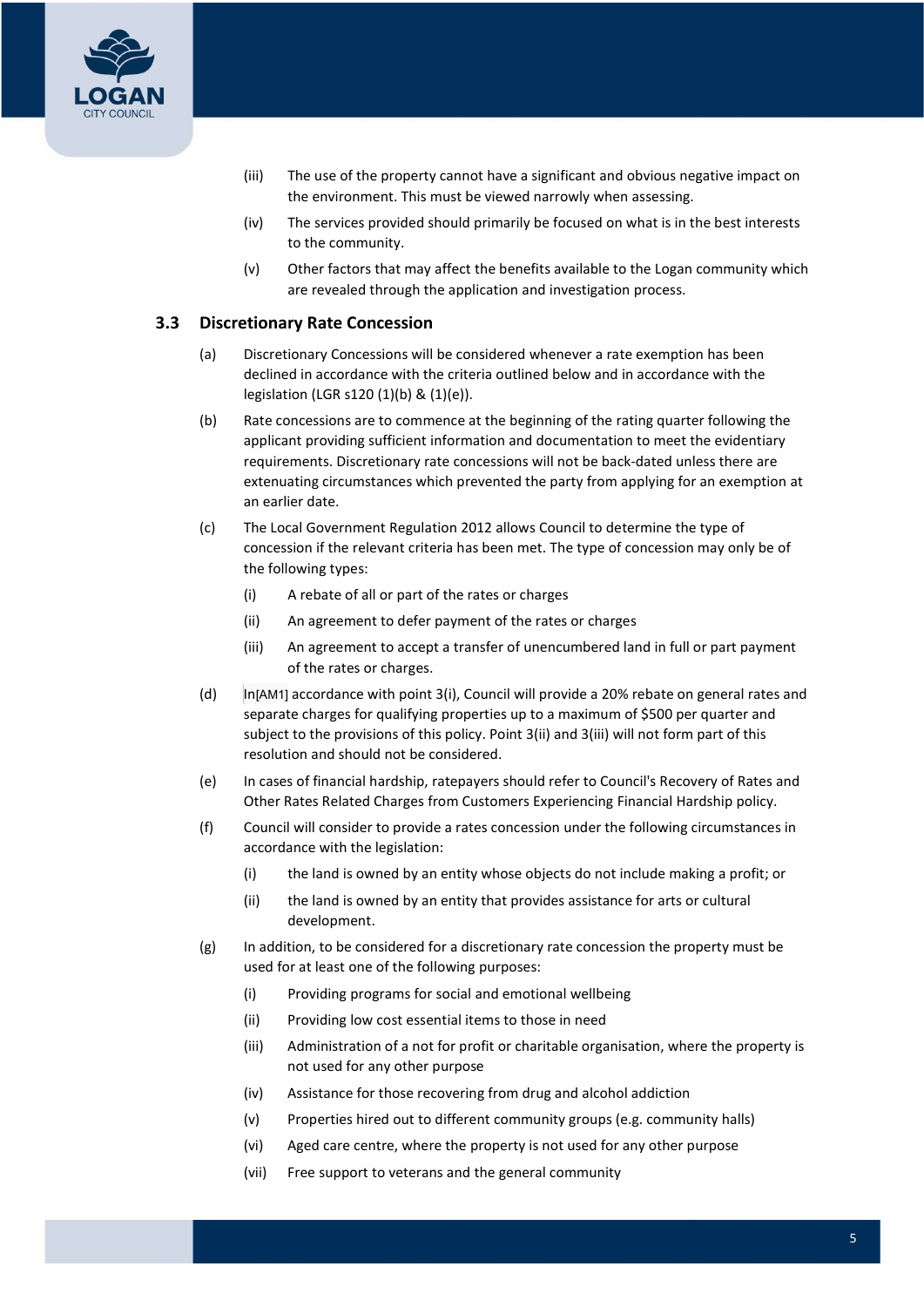

- (viii) Historical recreation facilities (facilities with substantial historical significance)
- (ix) Another property use deemed acceptable by Council.
- (h) A concession can also be considered when it will encourage land that is of a cultural, environmental, historic, heritage or scientific significance to the local government area to be preserved, restored or maintained.
- (i) Each application must also demonstrate that the use of the property is beneficial to the Logan community. The following factors will be considered when determining whether the use of a property is beneficial to the Logan community.
	- (i) The property use must directly benefit a substantial number of individuals or groups within the Logan community.
	- (ii) The property use cannot be restrictive and be open to everyone who could benefit from the services provided.
	- the environment. This must be viewed narrowly when assessing. (iii) The use of the property cannot have a significant and obvious negative impact on
	- (iv) The services provided should primarily be focused on what is in the best interests to the community.
	- (v) Other factors that may affect the benefits available to the Logan community which are revealed through the application and investigation process.
- (j) A concession will not be provided for a property where the land is used for a purpose that generates a profit or surplus unless the profit or surplus is retained and applied for the purpose undertaken on the property.
- (k) Concessional applications must sufficiently demonstrate and provide evidence of the manner in which concessional circumstances listed in this policy have been met, for example:
	- (i) Where land is owned by an entity whose objects do not include making a profit; registration with the Australian Charities and Not for Profit Commission (ACNC) and confirmation and proof from the owner of how revenue is used.
	- (ii) Where the land is owned by an entity that provides assistance for arts or cultural development; evidence of the entity's objectives and business registration status.
	- (iii) Where the concession will encourage land that is of a cultural, environmental, historic, heritage, or scientific significance to the local government area to be preserved, restored or maintained; evidence of registration as a Queensland heritage site or similar.

#### Annual Review Process 4

- (a) The Revenue & Property Coordinator will set an annual timetable for this purpose.
- (b) The annual confirmation process will require confirmation that the initial exemption or concession criteria, either per the legislation or by Council resolution, continue to apply.
- (c) Confirmation processes require that a request is sent to the ratepayer or an internal investigation is undertaken to confirm that the land continues to qualify for exemption.
- (d) Responsible officers will:
	- (i) summarise their findings; and
	- (ii) seek approval from the Finance Manager to continue to apply or terminate the exemption; and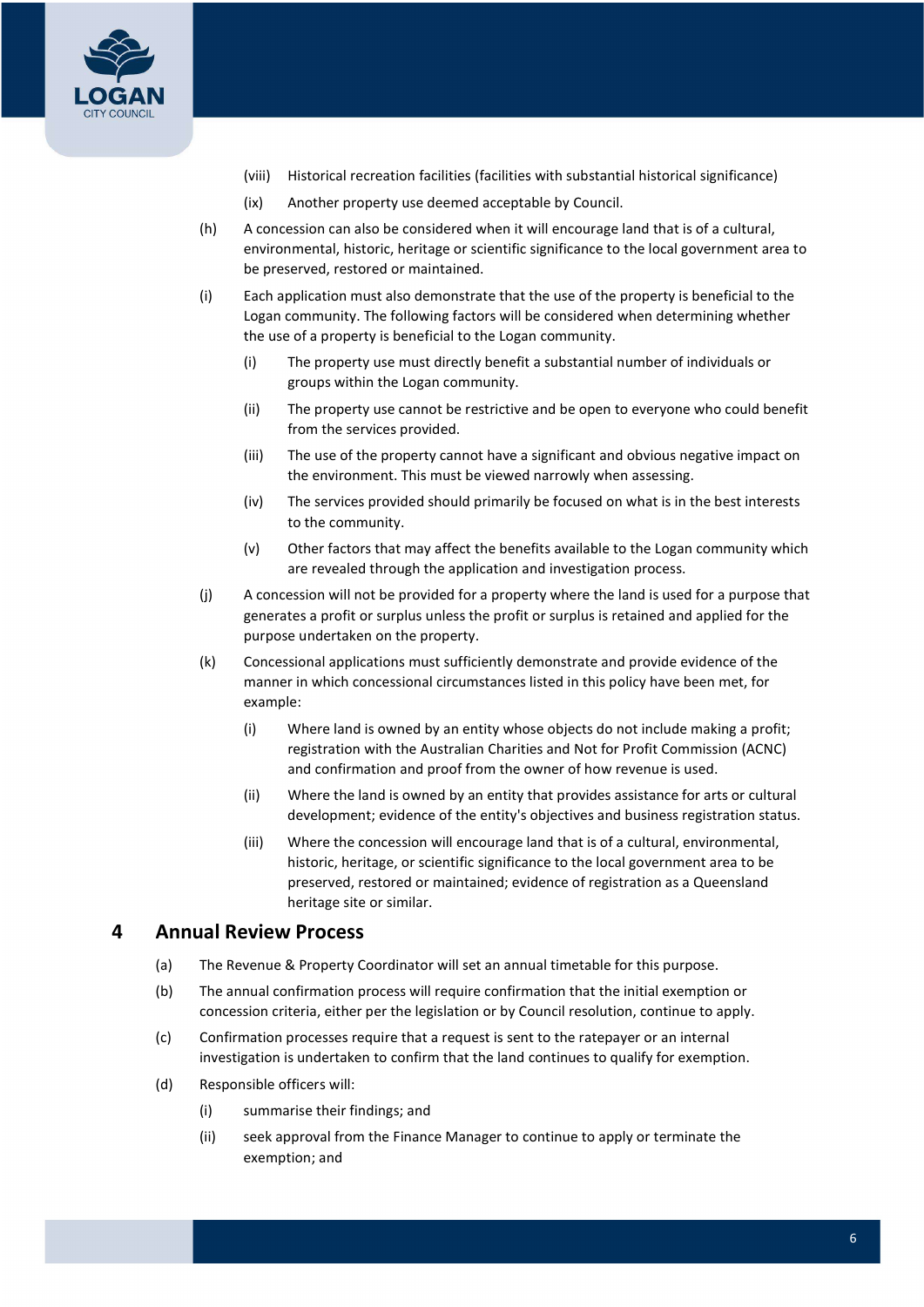

- (iii) send a letter to the ratepayer confirming the results of the review using the standard template formats in the rate exemption process document.
- (e) Where a property fails to meet the relevant exemption or concession criteria, the Finance Manager will be informed so that suitable actions may be taken to remove the exemption. This may:
	- (i) require a report for Council resolution in the case of discretionary exemptions; or
	- (ii) issue a letter to the owner(s) of the property requesting that the owner provide relevant specifics to support a continued exemption; or
	- (iii) approval by the Finance Manager to terminate the exemption.
- (f) Should the owner not provide the relevant specifics to support a continued exemption within the required timeframe, Council will issue a further letter to the owner advising that the exemption has been cancelled from the date of the review.
- (g) Should the ratepayer dispute Council's decision; the ratepayer will be requested to inform Council of the reasons for the dispute. Council will then determine whether to reinstate the exemption and the date of the reinstatement:
	- (i) For specified exemptions, the reinstatement will take place from the date that the property met the legislated requirements.
	- (ii) For discretionary exemptions and concessions, Council will determine the reinstatement date.
- (h) All correspondence and internal documents, including approval, will be filed against the property record.

#### Application Process 5

- (a) Ratepayers must submit exemption and concession requests in writing to Council.
- (b) All requests must:
	- (i) Make reference to the legislation.
	- (ii) Be accompanied by original (or Justice of the Peace certified copies of) documents supporting the application.
	- (iii) On the letterhead for the relevant organisation or via email from an individual with the relevant authorisation to act on behalf of the entity.
- (c) The letter or email must include the following information:
	- (i) Contact name and number
	- (ii) Address of property
	- (iii) Assessment number
	- (iv) Identification of the exemption or concession category and type of organisation
	- (v) Reason why the applicant believes that the property qualifies for an exemption or concession.
- (d) If successful the Council will inform the ratepayer, in writing, of the criteria used in the Council decision to exempt the land from rating or grant a concession.
- (e) If unsuccessful the Council will inform the ratepayer, in writing, of the reasons why the exemption of concession was not granted.